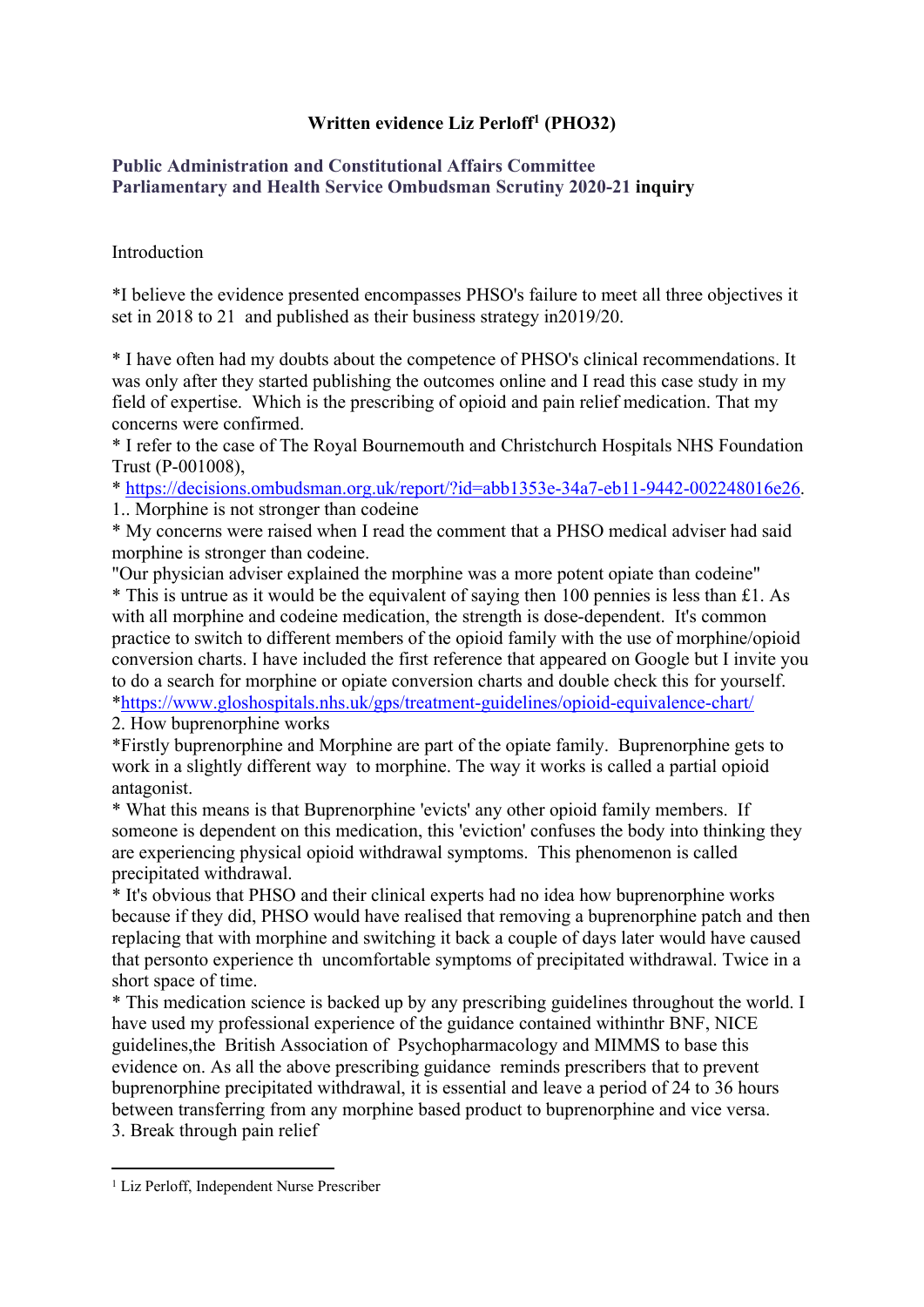\* Because of the fear of precipitated withdrawal prescribers do not prescribe other opiate based medication to treat break through pain.

\* In this case, it was apparent that the community based prescribers understood the interactions of buprenorphine and other opioids as they had prescribed non opiate pain relief of gabapentin, pregabalin and amitriptyline. (I'm unsure why they chose to prescribe codydramol but it may just have been that the dose was very small and it was more for the pain relief properties of paracetamol.)

\*And another indication that no-one in the PHSO organisation understood the basis of the complaint they were meant to be investigating. Or the poor clinical and prescribing practices of the hospital staff from the Bournemout and Christchurch NHS Trust. As if they did, they would not have prescribed a fast acting morphine liquid after removing the buprenorphine patch. (Just a quick FYI. There is no research that supports the removal of buprenorphine patches prior to an MRI, as these patches do not contain any metal products.) \*BNF: [https://bnf.nice.org.uk/treatment-summary/substance-dependence.html](https://protect-eu.mimecast.com/s/ap4DCMw3pCKMMxlSJ5pNC?domain=bnf.nice.org.uk)

\*NICE Guidelines: [https://cks.nice.org.uk/topics/opioid-dependence/prescribing](https://protect-eu.mimecast.com/s/ABAXCNL3qiKDDVRSRObXc?domain=cks.nice.org.uk/)[information/buprenorphine/](https://protect-eu.mimecast.com/s/ABAXCNL3qiKDDVRSRObXc?domain=cks.nice.org.uk/)

4. The price of Street drugs

\* If PHSO had obtained advice from a pain medication and addiction specialist. The signifcance of the missing two packs of pregabalin would have been put into context. As pregabalin can cause feelings of euphoria. It is a drug that has much appeal to recreational drug users so it has a 'street value' of about £1 per tablet. If I guestimate that each 'missing' packet of pregabalin had 28 tablets. With two packets equal to 56 tablets or a monetary value of £56 pounds. I feel this changes the nature of the misconduct.

To put this into context, if the initial complaint to PHSO had been that a staff member stole £56, I strongly suspect that their approach to this would have been very different. But as this ombuds organisation didn't understand the significance of the street value of pregabalin, I feel the ombuds underestimated the offence.

5. Opioid overdose

\* Switching between the different members of the opioid family can cause respiratory depression and death via overdose. As the different opiates have just been displaced but they are still in the body.

\* My initial reaction upon reading this case was one of sadness and despair at the missed opportunity to save lives.

\* As PHSO could have highlighted the lack of awareness of The Royal Bournemouth and Christchurch Hospitals NHS Foundation Trust of opioid overdose due to their poor prescribing practices and asked this Trust to improve staff education on best practice when prescribing opiates.

\* This didn't happen because PHSO clinical experts, lacked the knowledge and skills to understand the implications of switching between buprenorphine and morphine. I've included the latest data from the Office for national Statistics on the number of overdose deaths in England.

"The news of increased overdoses in England follows data published by the Office for National Statistics on 3 August 2021, which show that the number of deaths related to drug poisoning in England and Wales grew by 3.8% to 4,561 in 2020, compared to the year before."

[\\*https://pharmaceutical-journal.com/article/news/pharmacists-could-supply-and-administer](https://protect-eu.mimecast.com/s/ICpHCOM3rcVzz5GuPIZ7A?domain=pharmaceutical-journal.com)[naloxone-as-part-of-new-drugs-strategy-says-government](https://protect-eu.mimecast.com/s/ICpHCOM3rcVzz5GuPIZ7A?domain=pharmaceutical-journal.com).

## Conclusion

Going forward I hope PHSO reevaluates it's priorities and:

A) Considers broadening the skill mix and specialist knowledge of their clinical experts and